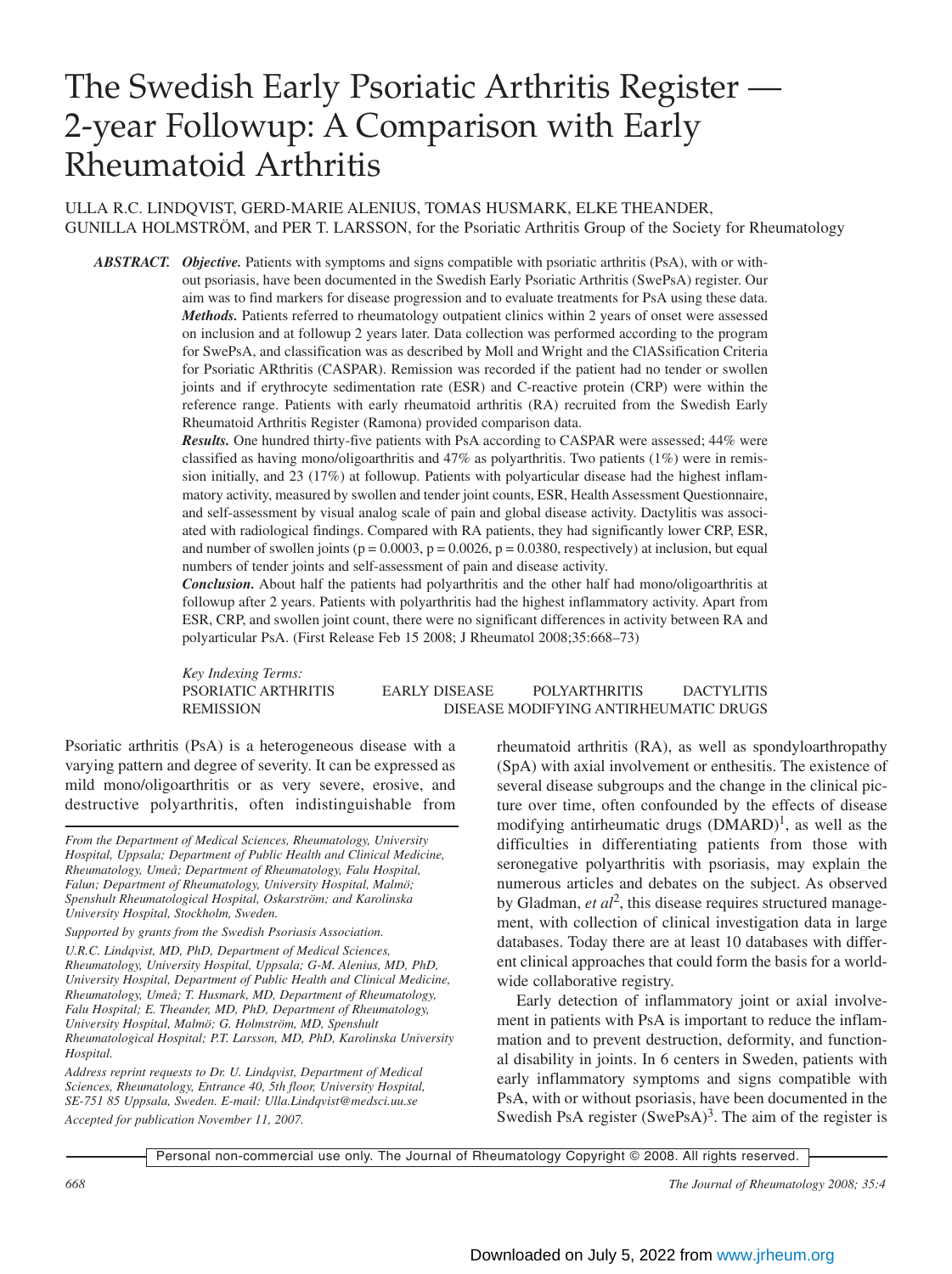to support studies of early PsA in the Swedish population, the course of the disease, socioeconomic issues, and working ability, and also to enable researchers to find markers of disease progression and to evaluate treatments. Opinions differ whether PsA is a distinct disease entity<sup>4</sup>; we therefore investigated the development of the joint disease in patients with symptoms and signs compatible with PsA with or without skin involvement.

Apart from an evaluation of initial data from the SwePsA register, only a few studies have focused on early PsA. A 24 month followup study on SpA, peripheral arthritis, and psoriasis showed that acute-phase markers reflected articular manifestations, joint damage, and progression of disease<sup>5</sup>. Another 2-year followup study of PsA at an early arthritis clinic<sup>6</sup> confirmed a conclusion that longstanding  $PsA^7$  is a chronic, progressive disease in which radiological damage is seen in half the patients 2 years after onset. Age also seems to influence the outcome, as onset of arthritis in the elderly predicts a more destructive disease compared with onset at a young age8.

The aim of our report from the SwePsA cohort was to characterize the course of the disease, to find markers for disease progression, to evaluate treatments at 2 years of followup, and to identify similarities and dissimilarities to RA.

#### **MATERIAL AND METHODS**

*Patients.* Patients with early PsA, defined as inflammatory joint symptoms and signs with a duration < 2 years and compatible with PsA, with or without psoriasis, referred to rheumatology outpatient clinics in Sweden were assessed by the same rheumatologists on inclusion in the register and at followup 2 years later (participating institutions included Department of Rheumatology, University Hospital, Uppsala; Department of Rheumatology, Falu Hospital, Falun; Department of Rheumatology, University Hospital, Malmö; Spenshult Hospital for Rheumatic Diseases, Oskarström; Department of Rheumatology, University Hospital, Umeå; and Department of Rheumatology, Karolinska University Hospital,

Stockholm). More than 300 patients have been entered in the register since 2000. Data have been collected in accord with the program for SwePsA<sup>3</sup>. All assessments were made in conformity with this program, with clinical examination including 66/68 joint counts for swollen and tender joints, examinations for enthesis, inflammation of tendon sheaths and skin inflammation [Psoriasis Area and Severity Index (PASI)], physician's global assessment of joint disease activity, and subclassification essentially according to Moll and Wright<sup>9</sup>. Patients were considered to be in remission if they had no tender and swollen joints and if the erythrocyte sedimentation rate (ESR) and C-reactive protein (CRP) levels were within the reference range. Current and previously prescribed medication was recorded. Patients were asked to complete a 5-grade scale for assessment of disease activity and a 100 mm visual analog scale (VAS, 0–100) for joint pain and global assessment. They were also asked to report pain and disability in the Health Assessment Questionnaire (HAQ) and the Medical Outcomes Study Short-Form 36 (SF-36). In addition patients provided demographic data and information on heritability for psoriasis, PsA, and RA.

At the baseline visit (i.e., on inclusion in the SwePsA) patients could either be untreated and newly diagnosed or prediagnosed and pretreated by another rheumatologist, as long as the total duration of disease was not longer than 2 years from the onset of symptoms. In June 2007, 184 of the 325 patients included at that time had been followed for 2 years; 156 of these were considered to have PsA according to Moll and Wright<sup>9</sup>. Twentyseven had possible PsA, because of the lack of skin involvement on inclusion or at followup. One hundred thirty-five patients met the ClASsification Criteria for Psoriatic ARthritis (CASPAR) for classification of PsA10 on inclusion or at the 2-year followup. Our report is based on these 135 patients; demographic and other data are shown in Table 1. Two patients were judged to be in clinical remission at inclusion.

*Rheumatoid arthritis.* For comparison of inflammatory activity and of the clinical outcome regarding subjective patient assessment and function, 634 women and 267 men with early RA were recruited from the Swedish Early Rheumatoid Arthritis Register (Ramona)<sup>11</sup>. All comparisons were adjusted for age, as the patients with RA were older than the patients with PsA.

*Laboratory investigations.* ESR was analyzed by Westergren method, and CRP level was determined by standard nephelometry. Rheumatoid factor (RF) was measured by ELISA or Waaler-Rose test, and a level > 20 IU or a titer  $\geq$  1/40 by ELISA was regarded as positive. Two percent of patients were RF-positive.

*Radiological assessment.* Plain radiographs were obtained as required on

*Table 1.* Demographic data of patients with early psoriatic arthritis (PsA) with comparison between the different classification groups. Two patients were in remission and 2 patients had distal joint involvement on inclusion.

|                                                     | All Patients.<br>$n = 135$ | Mono or<br>Oligoarticular,<br>$n = 60$ | Polyarticular,<br>$n = 64$ | Axial,<br>$n = 7$ |
|-----------------------------------------------------|----------------------------|----------------------------------------|----------------------------|-------------------|
| Age, mean $\pm$ SD yrs                              | $47.3 \pm 15.2$            | $46.7 \pm 16.2$                        | $48.4 \pm 14.7$            | $42.3 \pm 12$     |
| Female sex, no. $(\% )$                             | 78 (58)                    | 29(48)                                 | 44 (69)                    | 2(29)             |
| Nonsmokers, no. $(\%)$                              | 51 (38)                    | 22(37)                                 | 23(36)                     | 5(71)             |
| RF, no. $(\%)$                                      | $3*(2)$                    | $\Omega$                               | 3(4.7)                     | $\Omega$          |
| First-degree relative<br>with psoriasis, no. $(\%)$ | 49 (36)                    | 19(32)                                 | 27(42)                     | 1(14)             |
| First-degree relative<br>with PsA, no. $(\% )$      | 7(5)                       | 3(5)                                   | 6(9.4)                     | $\Omega$          |
| Duration of psoriasis, $yrs \pm SD$                 | $13.8 \pm 14.4$            | $11.4 \pm 12.5$                        | $15.9 \pm 16.2$            | $12.7 \pm 9.3$    |
| Duration of PsA, $mo \pm SD$                        | $11.4 \pm 6.6$             | $10.2 \pm 5.8$                         | $12.3 \pm 7.3$             | $16.4 \pm 4.3$    |
| DMARD on inclusion                                  | 51 (38)                    | 19(31.7)                               | 34(53)                     | 1(14)             |

Values are given as number of patients (percentage of total in the group). \* 3 of 128 patients. RF: rheumatoid factor.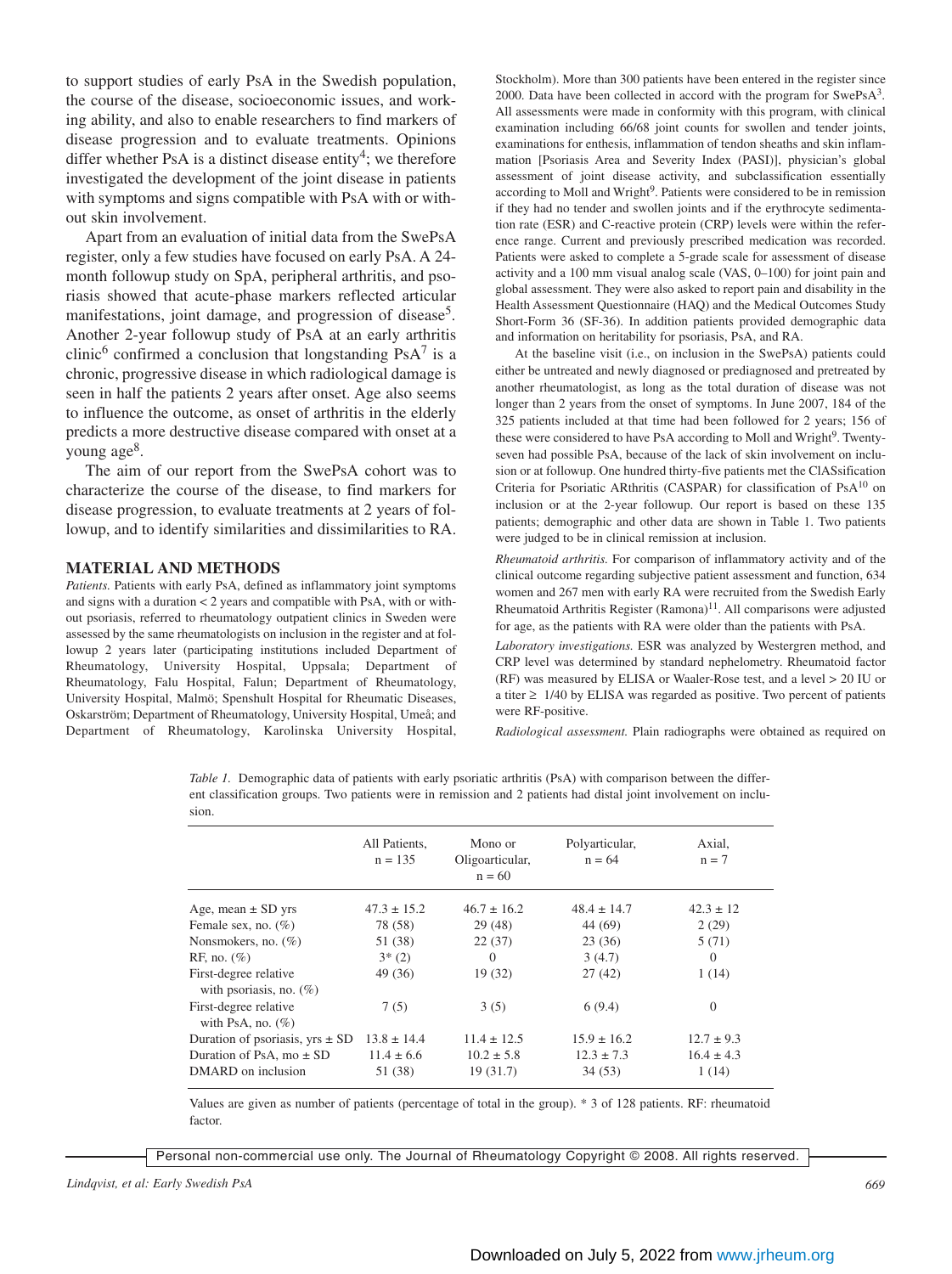the basis of the patient's clinical picture and classification at entry  $(n = 115)$ and at the 2-year followup ( $n = 70$ ). Radiological findings including joint space narrowing, erosions, periostitis, and enthesitis compatible with PsA were recorded. Additional findings at the same location or associated with observations of new inflammation were recorded. Radiological progression of disease, used for calculation of prognostic factors, was based on damage in individual patients at 2-year followup that was not recorded at entry. The plain radiographs were assessed by local radiologists.

*Statistical methods.* All values are given as mean ± standard deviation (SD). Cross-tables were used for analysis of the data and Fisher's exact test was used for associations between groups. The independent t-test and Mann-Whitney U-test were used for comparing means and medians between groups. Association between continuous variables was tested by correlation analysis. Nonparametric Spearman correlation coefficient was used for association between clinical observations and outcome. Sensitivity, specificity, positive predictive value (PPV), and negative predictive value (NPV) were calculated for the CASPAR criteria, assuming the Moll and Wright criteria as the gold standard.

## **RESULTS**

*Classification.* The numbers of patients diagnosed as PsA according to Moll and Wright or/and CASPAR criteria during the followup are shown in Table 2. The sensitivity, specificity, PPV, and NPV are also given in Table 2.

Results of the classification upon inclusion and the reclassification at the 2-year followup visit are shown in Table 3. One patient with SAPHO syndrome was included in the register and exhibited a polyarticular classification pattern, but did not fulfil the PsA CASPAR criteria. No patient was found to have mutilans arthritis. Two patients were classified as

*Table 2.* Psoriatic arthritis (PsA) according to Moll and Wright<sup>9</sup> on inclusion or at followup and according to CASPAR<sup>10</sup> on inclusion or at followup. One patient is missing. Sensitivity 83%, specificity 81%, positive predictive value 96%, and negative predictive value 44%.

|         | PsA According to<br>CASPAR on Inclusion<br>or at Followup    |     |     |  |  |
|---------|--------------------------------------------------------------|-----|-----|--|--|
|         | Not PsA                                                      | PsA |     |  |  |
|         | PsA according to Moll and Wright on inclusion or at followup |     |     |  |  |
| Not PsA | 22.                                                          | 5   | 27  |  |  |
| PsA     | 27                                                           | 129 | 156 |  |  |
| Total   | 49                                                           | 134 | 183 |  |  |

being in remission on inclusion; neither had inflammatory activity or radiological damage at entry. At the 2-year followup 44% of the polyarthritis and 60% of mono/oligoarthritis patients showed a stable disease pattern. Twenty-three percent of the mono/oligoarthritis patients and 14% of the polyarthritis patients were in remission at the 2-year followup.

#### Disease manifestations

*All patients.* The clinical activity and outcome measures in the different classification groups are presented in Table 4. Compared to men, women had significantly higher ESR (mm/h; women  $20.3 \pm 19.5$ , men  $13.1 \pm 14.5$ ; p = 0.021), VAS pain scores (women  $48.3 \pm 24.9$ , men  $39.7 \pm 22.7$ ; p = 0.042), and HAQ scores (women  $0.77 \pm 0.57$ , men  $0.51 \pm 0.57$ 0.52;  $p = 0.007$ ) on inclusion, and higher VAS pain scores (women  $38.7 \pm 26.1$ , men  $28.4 \pm 25.3$ ; p = 0.024), patient global assessment (women  $40.7 \pm 25.6$ , men  $31.3 \pm 26.4$ ;  $p = 0.042$ ), and HAQ (women  $0.68 \pm 0.83$ , men  $0.37 \pm 0.69$ ;  $p = 0.022$ ) at followup. Otherwise there were no gender differences. On inclusion there was a significant correlation between both ESR and CRP and number of swollen joints (r  $= 0.308$ ,  $p < 0.001$ ;  $r = 0.419$ ,  $p < 0.0001$ , respectively). The physician's mean global assessment of disease activity decreased significantly over the 2 years, from 1.4 to 0.8 (scale and range  $0-3$ ;  $p = 0.0001$ ). On inclusion, 116 patients had skin manifestations compatible with psoriasis and 44 had nail lesions. Nineteen patients had no skin or nail involvement. Two years later these figures were 121 and 37 patients, respectively, and the total number without skin and nail involvement had increased to 29 patients. Assessment of the skin manifestations with the PASI score showed a mild skin disease with a mean score of  $3.6 \pm 3.8$  on inclusion and  $3.1 \pm 3.6$  at the 2-year followup, with no significant change in activity over time.

Radiological examination was performed in 120 patients on inclusion, and proliferation or destruction indicating PsA was found in 24 (20%) patients. Seventy-nine patients were examined radiologically at the 2-year followup, and altogether 23 (32%) patients exhibited radiological changes consistent with PsA.

*Table 3.* Classification of patients with early PsA on inclusion and at followup 2 years later. Total number of patients in each group.

|                                         | Classification at 2 yr Followup        |                            |                  |                                       |                        |  |
|-----------------------------------------|----------------------------------------|----------------------------|------------------|---------------------------------------|------------------------|--|
| Classification at<br><b>First Visit</b> | Mono or<br>Oligoarticular,<br>$n = 64$ | Polyarticular,<br>$n = 38$ | Axial<br>$n = 6$ | Distal<br>Interphalangeal,<br>$n = 4$ | Remission.<br>$n = 23$ |  |
| Mono or oligoarticular, $n = 60$        | 36                                     | 8                          |                  |                                       | 14                     |  |
| Polyarticular, $n = 64$                 | 26                                     | 28                         | $\theta$         |                                       | 9                      |  |
| Axial, $n = 7$                          |                                        |                            |                  | 0                                     |                        |  |
| Distal interphalangeal joint, $n = 2$   | $\Omega$                               | 0                          | 0                |                                       |                        |  |
| Remission, $n = 2$                      |                                        |                            | 0                | 0                                     |                        |  |

Personal non-commercial use only. The Journal of Rheumatology Copyright © 2008. All rights reserved.

*670 The Journal of Rheumatology 2008; 35:4*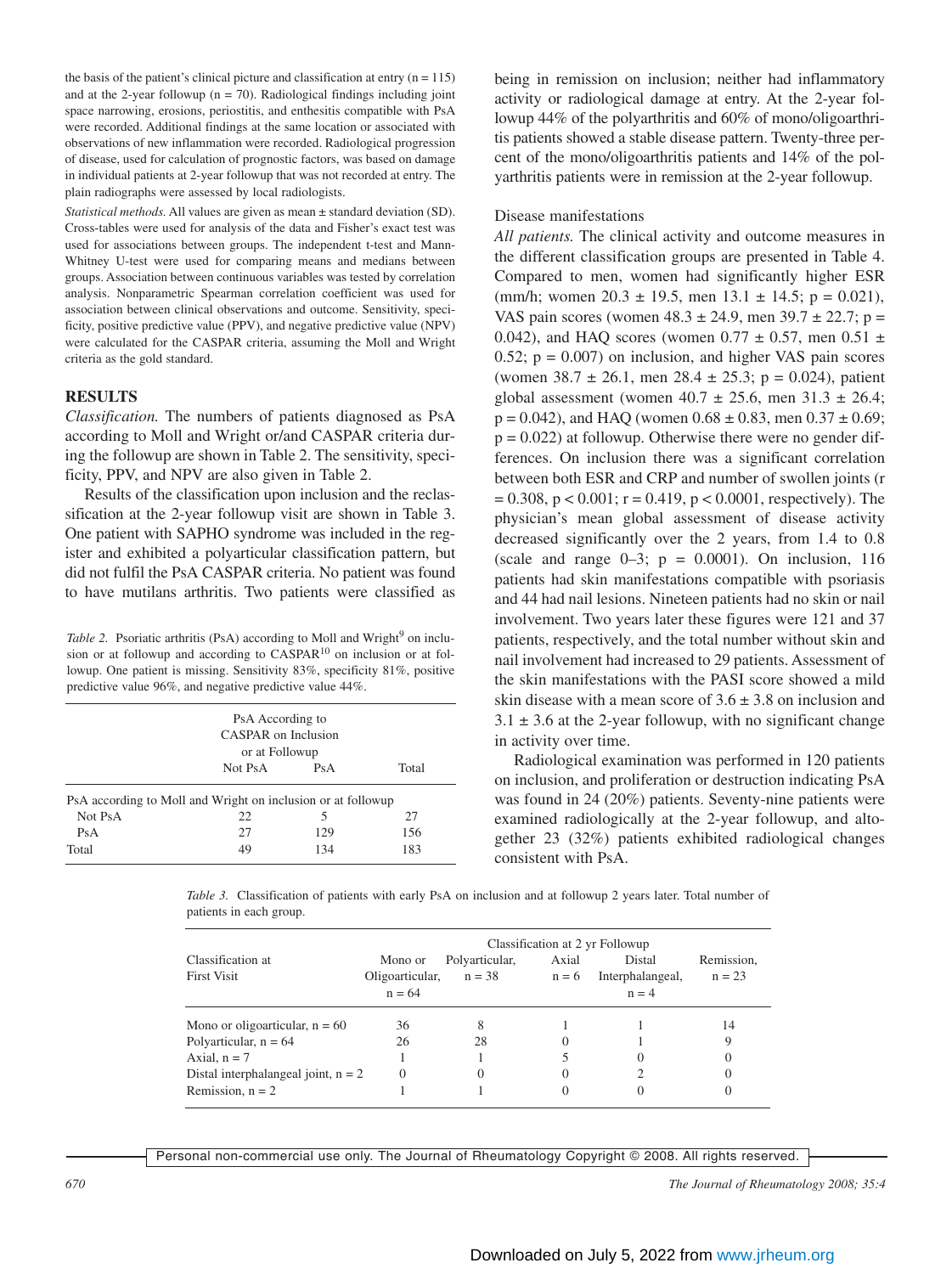*Table 4.* Clinical activity and outcome measures in the different groups as classified in the Early Swedish Psoriatic Arthritis Register. Values given as on inclusion/at 2-yr followup.

|                                   | Mono or Oligoarticular,<br>$n = 60$ | Polyarticular,<br>$n = 64$                  | Axial,<br>$n = 7$             | All,<br>$n = 135$               |
|-----------------------------------|-------------------------------------|---------------------------------------------|-------------------------------|---------------------------------|
| No. swollen joints                | $1.9 \pm 1.4/0.8 \pm 1.1$           | $7.2 \pm 4.9*/2.7 \pm 4.6*$                 | $0.9 \pm 1.9/0.4 \pm 1.1$     | $4.4 \pm 4.5/1.8 \pm 3.4**$     |
| No. tender joints                 | $2.1 \pm 2.1/1.7 \pm 2.1$           | $9.9 \pm 7.5 \times 7.5 \pm 8.9 \times 7.5$ | $0.4 \pm 0.8/1.4 \pm 2.3$     | $5.8 \pm 6.7/3.6 \pm 6.7**$     |
| HAQ score $(0-3)$                 | $0.47 \pm 0.45/0.42 \pm 0.68$       | $0.90 \pm 0.6*/0.72 \pm 0.90*$              | $0.43 \pm 0.26/0.25 \pm 0.29$ | $0.66 \pm 0.56/0.55 \pm 0.79$   |
| ESR, mm/h                         | $14.1 \pm 15.4/11.3 \pm 10.7$       | $21.6 \pm 20.3 \times 11.9 \pm 10.3$        | $8.8 \pm 4.5/5.6 \pm 4.2$     | $17.3 \pm 17.9/11.2 \pm 10.2**$ |
| CRP, mg/l                         | $11.1 \pm 9.1/8.6 \pm 10.5$         | $19.2 \pm 30.2/6.1 \pm 4.4$                 | $8.7 \pm 3.8/5.4 \pm 1.1$     | $14.7 \pm 21.9/7.2 \pm 7.6***$  |
| Radiology <sup>†</sup>            | 7/15                                | 15/18                                       | 0/0                           | 24/33                           |
| Pain VAS, mm                      | $39 \pm 22/31 \pm 27$               | $51 \pm 24*/37 \pm 26$                      | $39 \pm 28/36 \pm 29$         | $44 \pm 24/34 \pm 26$ **        |
| Patient global assessment VAS, mm | $38 \pm 22/32 \pm 24$               | $48 \pm 25*/41 \pm 27$                      | $44 \pm 29/37 \pm 31$         | $43 \pm 24/37 \pm 26**$         |
| <b>PASI</b>                       | $3.1 \pm 4.0/2.9 \pm 3.6$           | $3.8 \pm 3.1/3.2 \pm 3.6$                   | $5.4 \pm 6.1/3.1 \pm 2.8$     | $3.6 \pm 3.8/3.1 \pm 3.6$       |

<sup>†</sup> Number of patients with radiological changes compatible with PsA. \* Mann-Whitney U test for analysis of significance of differences at  $p \le 0.05$  between mono or oligoarticular and polyarticular patient groups. \*\* Paired t test for analysis of differences at  $p \le 0.05$  in the total patient group on inclusion and at followup. PsA: psoriatic arthritis, ESR: sedimentation rate. CRP: C-reactive protein, HAQ: Health Assessment Questionnaire, VAS: visual analog scale, PASI: Psoriasis Area and Severity Index.

*Patients with polyarthritis at baseline.* Patients initially classified as having polyarthritis had significantly greater inflammatory activity on inclusion compared to patients with a mono/oligoarticular disease pattern, and this affected their quality of life [by HAQ score, SF-36 with body pain and physical function (data not shown), and measures such as VAS pain and VAS for patient global assessment; Table 4]. Fifteen of 60 patients (25%) had radiological changes compatible with PsA on inclusion at the baseline visit. At the 2-year followup, 42 patients with polyarthritis were reexamined: 5 of the patients without radiological changes initially had developed pathological changes, although 49% of all patients were being treated with a DMARD on inclusion. Fourteen percent were in remission at the 2-year followup. Twenty-three patients had dactylitis on inclusion; the inflammatory activity and clinical picture did not differ from patients without dactylitis. Radiological examination was performed in 20 patients with dactylitis on inclusion, and 6 exhibited radiological changes compatible with PsA. At the 2-year followup the number had increased to 8 patients with pathological findings.

*Patient's assessment of disease.* PsA patients reported a high level of pain on a VAS scale, with a mean level of  $44 \pm 24$ (range 0–100), and this had decreased significantly to  $34 \pm$ 26 ( $p = 0.012$ ) at 2-year followup. The subjective global assessment of the disease also decreased significantly over the 2 years of followup ( $p = 0.015$ ). Patients' function improved over the time of observation, but not significantly.

*Therapy.* Fifty-one patients with PsA were receiving a DMARD after inclusion. These patients had significantly higher swollen joint counts  $(6.6 \pm 5.4 / 3.4 \pm 3.6; p = 0.001)$ and physician's mean global assessment of disease activity  $(1.67 \pm 0.62 / 1.36 \pm 0.48; p = 0.005$  compared to nontreated patients). At 2-year followup patients that had received DMARD after inclusion still had a tendency to a higher number of swollen joints  $(2.65 \pm 4.9 / 1.27 \pm 2.0; p = 0.065)$ and the physician's mean global assessment of disease activity was still significantly higher  $(1.7 \pm 0.6 / 1.4 \pm 0.4; p =$ 0.005). There were no differences in radiological outcome or number of patients in remission between those patients treated and those nontreated after 2 years.

*Prognostic factors for remission at 2-year followup.* Remission at the 2-year followup was associated with small numbers of tender joints ( $p = 0.0108$ ) and to nail manifestations on inclusion ( $p = 0.0076$ ), but not to any other initial clinical manifestations or treatment with DMARD. There was a relation between classification on inclusion ( $p =$ 0.0603) and physician's global assessment of disease activity ( $p = 0.0505$ ) with remission at followup.

*Comparisons with patients with early RA.* On inclusion, patients with RA had significantly greater inflammatory activity compared to all PsA, with a higher mean ESR ( $p <$ 0.0001) and CRP ( $p < 0.0001$ ) and a larger number of swollen ( $p < 0.0001$ ) and tender joints ( $p < 0.0001$ ) (Table 5). There was also more limited function in early RA, observed as a significantly higher mean HAQ value ( $p <$ 0.0001), and the patients reported significantly higher VAS pain  $(p = 0.0311)$  and higher global assessment of disease (p < 0.0051). At 2-year followup the inflammatory activity had decreased in both groups, but ESR and CRP remained significantly higher in RA ( $p < 0.0001$ ,  $p = 0.0001$ , respectively). Comparing patients with polyarticular PsA and patients with RA, the patients with RA had significantly higher ESR and CRP both on inclusion ( $p = 0.0003$  and  $p = 0.0026$ , respectively) and 2 years later ( $p = 0.0026$  and  $p = 0.0001$ ). Initially the number of swollen joints was larger in RA  $(p =$ 0.0380), but otherwise there were no differences between RA and polyarticular PsA. At followup, polyarticular PsA patients had significantly more tender joints and higher value of global assessment of disease. All results were stratified for age in the 2 diagnostic groups.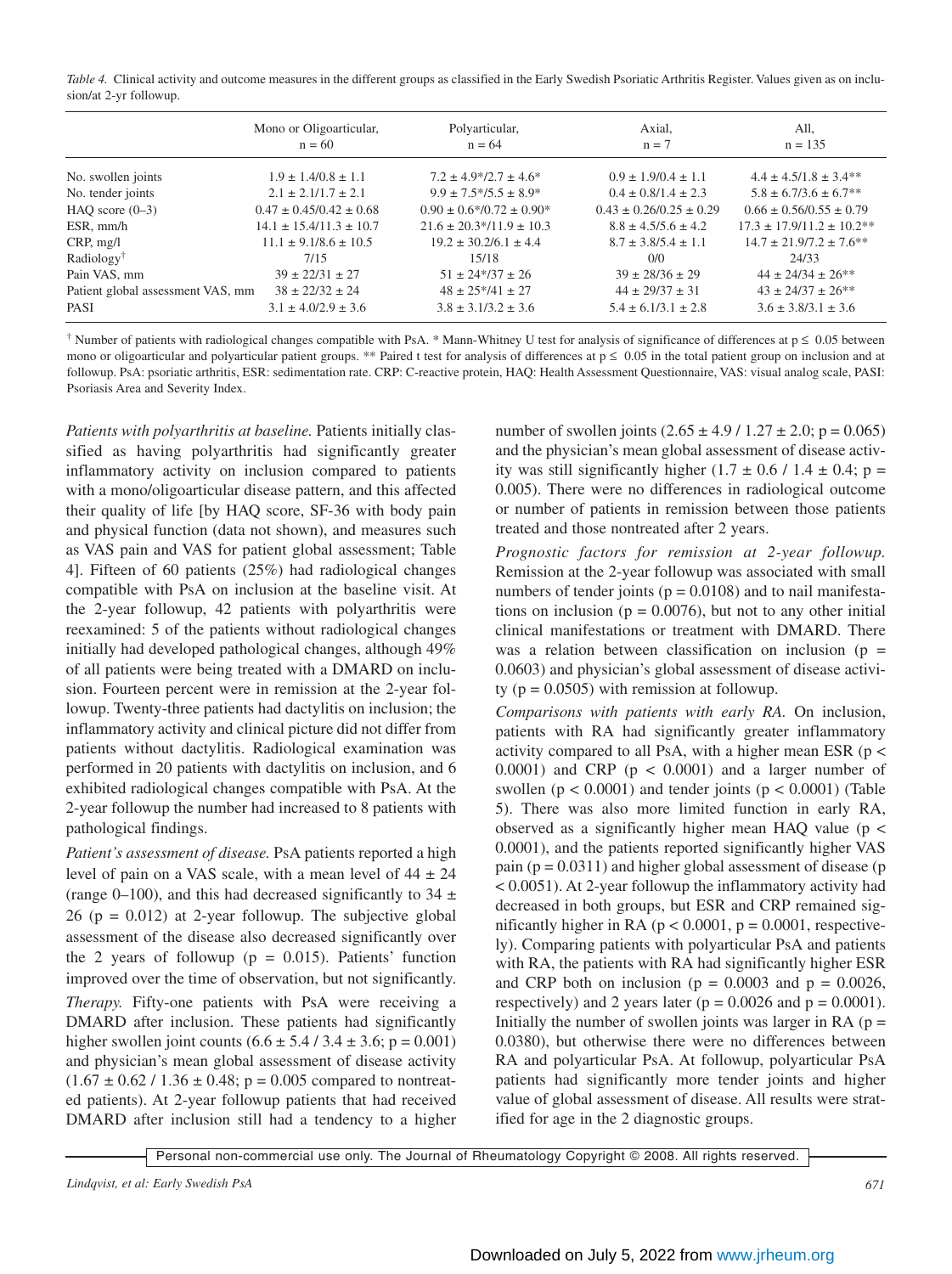*Table 5.* Inflammatory and clinical outcome in patients with early psoriatic arthritis (PsA) and rheumatoid arthritis (RA). Values given as mean (SD).

|                    | Inclusion       |                           |                 |                                                   | 2-yr Followup   |                           |                 |                                              |
|--------------------|-----------------|---------------------------|-----------------|---------------------------------------------------|-----------------|---------------------------|-----------------|----------------------------------------------|
|                    | PsA             | PsA with<br>Polyarthritis | RA              | $p^*$                                             | PsA             | PsA with<br>Polyarthritis | RA              | $p^*$                                        |
| CRP, mg/l          | $14.7 \pm 21.9$ | $19.6 \pm 30.6$           | $30.8 \pm 33.9$ | $< 0.0001^{\dagger}$<br>$0.0026^{\dagger\dagger}$ | $7.2 \pm 7.6$   | $6.3 \pm 4.3$             | $12.4 \pm 16.6$ | $0.0001^{\dagger}$<br>$0.0001$ <sup>††</sup> |
| $ESR.$ mm/h        | $17.3 \pm 17.9$ | $21.8 \pm 20.6$           | $35.4 \pm 25.4$ | $< 0.0001^{\dagger}$<br>$0.0003^{\dagger\dagger}$ | $11.2 \pm 10.2$ | $11.8 \pm 10.4$           | $19.8 \pm 18.2$ | $< 0.0001^{\dagger}$<br>$0.0026^{\dagger}$   |
| No. swollen joints | $4.4 \pm 4.5$   | $7.3 \pm 4.9$             | $9.3 \pm 5.3$   | $< 0.0001^{\dagger}$<br>$0.0380^{\dagger\dagger}$ | $1.8 \pm 3.4$   | $2.7 \pm 4.6$             | $2.3 \pm 3.6$   | $NS^{\dagger}$<br>$NS^{\dagger\dagger}$      |
| No. tender joints  | $5.8 \pm 6.7$   | $10.0 \pm 7.6$            | $8.1 \pm 6.4$   | $< 0.0001^{\dagger}$<br>$NS^{\dagger\dagger}$     | $3.6 \pm 6.7$   | $5.6 \pm 9.0$             | $2.6 \pm 4.1$   | $NS^{\dagger}$<br>$0.0049^{\dagger\dagger}$  |
| VAS pain, mm       | $44. \pm 24$    | $51 \pm 25$               | $49 \pm 26$     | $0.0311^{\dagger}$<br>$NS^{\dagger\dagger}$       | $34 \pm 26$     | $36 \pm 26$               | $29 \pm 24$     | $NS^{\dagger}$<br>$NS^{\dagger\dagger}$      |
| VAS total, mm      | $43 \pm 24$     | $47 \pm 24$               | $49 \pm 26$     | $< 0.0051^{\dagger}$<br>$NS^{\dagger\dagger}$     | $37 \pm 26$     | $40 \pm 26$               | $29 \pm 24$     | $0.0207^{\dagger}$<br>$0.0070$ <sup>††</sup> |
| HAQ                | $0.66 \pm 0.56$ | $0.90 \pm 0.61$           | $1.04 \pm 0.6$  | $< 0.0001^{\dagger}$<br>$NS^{\dagger\dagger}$     | $0.55 \pm 0.79$ | $0.72 \pm 0.91$           | $0.62 \pm 0.58$ | $NS^{\dagger}$<br>$NS^{\dagger\dagger}$      |

\* Adjusted for age. † Differences between PsA and RA; †† Differences between PsA with polyarthritis and RA. CRP: C-reactive protein, ESR: sedimentation rate, VAS: visual analog scale, VAS total: patient's global assessment, NS: nonsignificant, HAQ: Health Assessment Questionnaire.

## **DISCUSSION**

We analyzed longitudinal data from 2 years of followup, reviewing the progress of disease in 135 patients with early PsA. At reevaluation after 2 years of conventional clinical care we found that 17% of the whole series of patients were in remission and that radiological damage was verified on inclusion or at followup in 31% of the PsA patients ( $n =$ 118). Four longitudinal studies on early PsA have previously been reported<sup>5,6,8,12</sup>. The first study<sup>12</sup> was conducted on PsA patients with polyarthritis and comprised 51 patients at 1-year followup. Later, Punzi, *et al*<sup>8</sup> presented 66 PsA patients, including all classification groups, with a 2-year followup. Stafford, *et al*<sup>5</sup> reported a study conducted at an early arthritis clinic comprising 82 PsA patients classified as having SpA with additional peripheral joint inflammation, with a 2-year followup, and Kane, *et al*<sup>6</sup> presented 2 years of data on 97 patients with PsA.

PsA is a multifactorial disease with 4 different clinical pictures. Classification groups have predictive value for clinical assessment. With the availability of effective but expensive treatments, it is valuable to be able to make a classification and a prognostic evaluation as early as possible in the course of the disease. The first diagnostic and classification work was achieved by Moll and Wright, who in 1973 distinguished between 5 different groups of  $PsA<sup>9</sup>$ . This work has been followed by reevaluations and new suggestions on classification. The distinct distal joint (distal interphalangeal joint) disease group has been reclassified into the polyarthritis group, and mutilans arthritis is considered a more severe form of the disease but not a distinctive group<sup>1</sup>.

The initial classification of our patients according to the system of Moll and Wright revealed a predominance of mono/oligoarthritis (44%) and polyarthritis (47%), in accord with the report by Kane, *et al*1. With the Veale classification system<sup>13</sup>, they identified oligoarticular disease in 40% and polyarticular disease in 60% of their patients. They did not include any patients with spondylitis/sacroiliitis, and our figure of 5% with axial disease could not therefore be confirmed. However, there is one report on PsA from an early SpA clinic<sup>5</sup>, describing the presence of inflammatory back pain in 16% of the PsA patients. In our initial report of SwePs $A<sup>3</sup>$  we found that 14% of the patients in the study had a clinical history of inflammatory back pain, but after 2 years of followup only 3% presented a clinical picture with axial involvement. In the present study we have applied the CASPAR criteria on early PsA. The Moll and Wright criteria were used as the standard, but we also included patients with inflammatory joint activity compatible with PsA without skin involvement. As such they did not fulfil the criteria for PsA according to Moll and Wright, but 5 of the 27 patients fulfilled the new CASPAR criteria<sup>10</sup>, as they were found to have first- or second-degree relatives with psoriasis. Taylor, *et al*<sup>10</sup> assumed in the presentation of the CAS-PAR criteria that it would not be possible to apply the criteria on recent-onset disease. In our cohort with early PsA we found a low negative predictive value, which could be explained by the incomplete radiological analysis that partly limited the fulfillment of the CASPAR classification.

Our study confirms demographic data obtained in earlier studies in PsA regarding age, gender, and frequencies of RF6,12. Thirty-six percent of our patients with PsA stated that they had a first-degree relative with psoriasis. The heritability for psoriasis has been estimated to be  $60\%$  to  $90\%$ <sup>14</sup>. Further, 5% of the patients in our study cohort had a firstdegree relative with PsA. The overall prevalence of PsA among first-degree relatives has been estimated to be 5.5%.